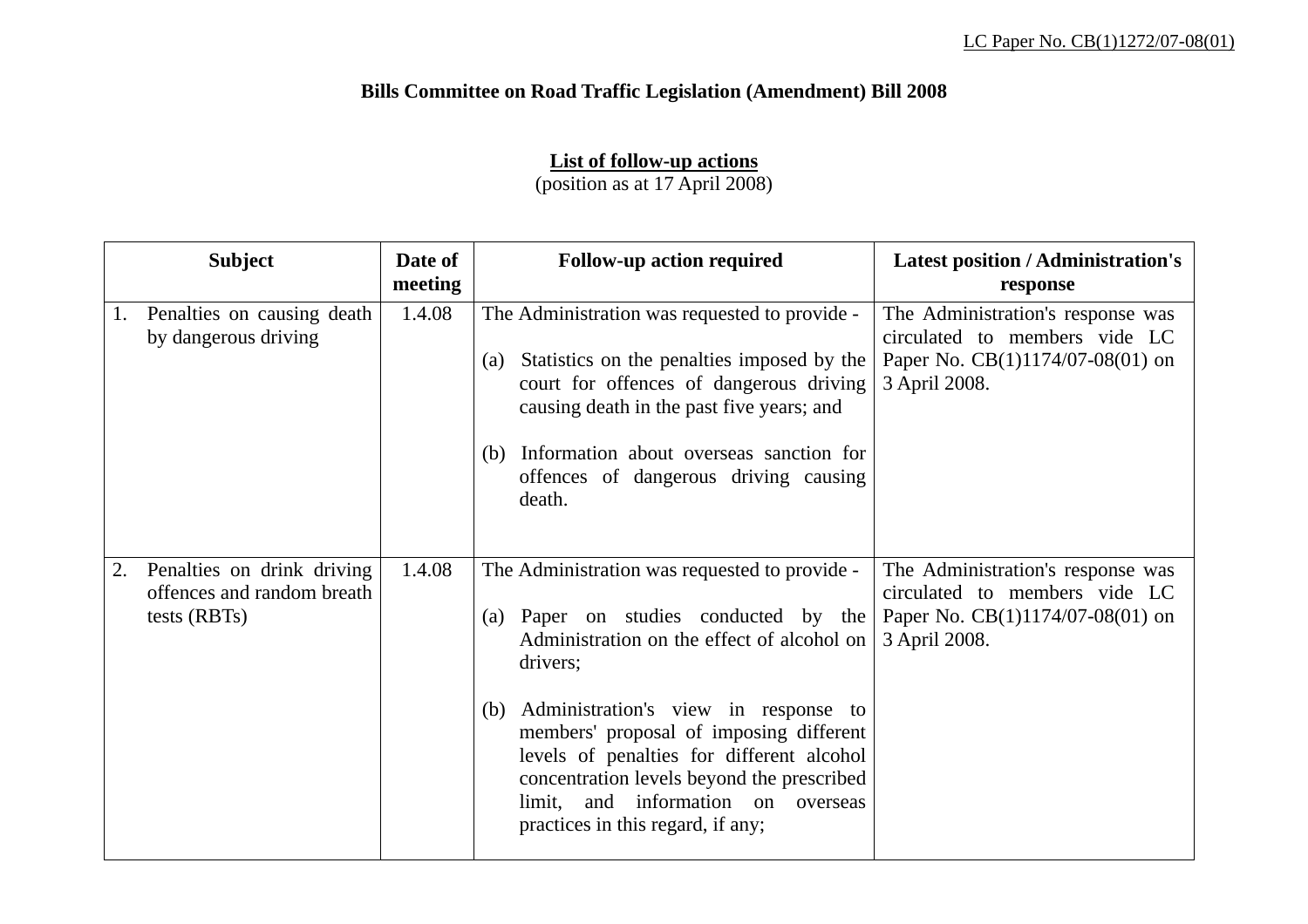|    | <b>Subject</b>                 | Date of<br>meeting | <b>Follow-up action required</b>                                                                                                                                                                                                                                                                                                                                                                                                                                                                                                                                                  | <b>Latest position / Administration's</b><br>response                                                  |
|----|--------------------------------|--------------------|-----------------------------------------------------------------------------------------------------------------------------------------------------------------------------------------------------------------------------------------------------------------------------------------------------------------------------------------------------------------------------------------------------------------------------------------------------------------------------------------------------------------------------------------------------------------------------------|--------------------------------------------------------------------------------------------------------|
|    |                                |                    | Information about overseas sanction for<br>(c)<br>drink-driving offence,<br>including the<br>prescribed limits of<br>blood<br>alcohol<br>concentration (BAC) levels;<br>(d) Paper on the internal guidelines to be<br>drawn up by the Hong Kong Police Force<br>to enable police officers to conduct RBTs;<br>and<br>Comparison of the number of traffic<br>(e)<br>accidents caused by the use of hand-held<br>mobile phone while driving with that of<br>drink driving, as well as the respective<br>percentages of these two types of<br>accidents involving deaths and serious |                                                                                                        |
|    |                                |                    | injuries.                                                                                                                                                                                                                                                                                                                                                                                                                                                                                                                                                                         |                                                                                                        |
| 3. | <b>RBTs</b>                    | 1.4.08             | The Administration was requested to provide a<br>experience in the<br>overseas<br>on<br>paper<br>implementation of RBTs, including guidelines<br>drawn up by overseas law enforcement<br>agencies for the purpose, and whether there<br>had been precedents of legal challenges against<br>RBTs conducted by them.                                                                                                                                                                                                                                                                | Response awaited.                                                                                      |
| 4. | Probationary<br>licence scheme | driving<br>1.4.08  | The Administration was requested to provide<br>information about restrictions imposed by<br>overseas jurisdictions on novice drivers of                                                                                                                                                                                                                                                                                                                                                                                                                                           | The Administration's response was<br>circulated to members vide LC<br>Paper No. CB(1)1174/07-08(01) on |